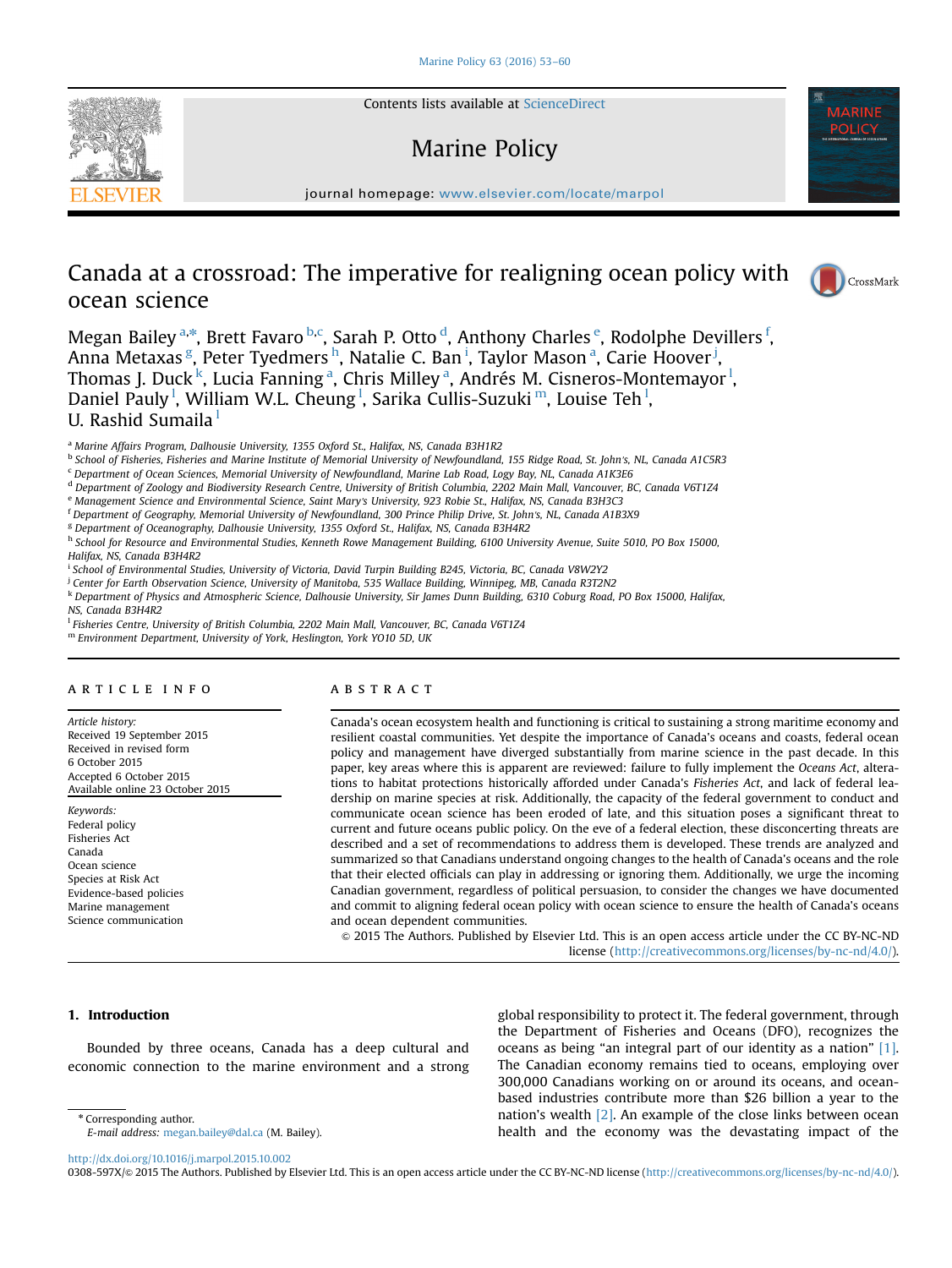collapse of the cod fisheries in the 1990s on the entire province of Newfoundland and Labrador, and much of Atlantic Canada; the collapse occurred despite repeated warnings by scientists that the stock required better management, resulting in the loss of 40,000 jobs [\[3\]](#page-6-0) and a federal expenditure of over two billion dollars in income support, retraining, and fishing license buy outs  $[4]$ . Aboriginal peoples throughout the country, who themselves are in a unique jurisdictional relationship directly with Canada's federal government, rely heavily on fish and fisheries for cultural and ceremonial purposes, as well as for food and employment [\[5,6\]](#page-6-0).

The Canadian government recognizes its responsibility in managing the country's oceans sustainably for the benefit of present and future generations of Canadians [\[2\].](#page-6-0) This reflects a global imperative: with an estimated 44% of the world's population living less than 150 km from coasts [\[7\],](#page-6-0) the long-term health of oceans is arguably key to the long-term well-being of coastal nations worldwide. There was a time when ocean science played a strong role in defining ocean policy in Canada. Yet as illustrated in this paper, over the past decade decision-making at the federal level appears to have undermined the government's own mandates for the sustainable management of Canada's oceans. This paper focuses on the lack of federal leadership in three key areas: (1) implementing the Oceans Act; (2) alterations to habitat protections historically afforded under Canada's Fisheries Act [\[8\]](#page-6-0); and (3) implementing the Species at Risk Act (SARA). A more systematic erosion of marine science capacity and communication for government researchers in Canada is also discussed [\[9,10\]](#page-6-0). Restoring the capacity of Canada's government researchers to conduct ocean science can significantly improve the federal government's ability to implement its oceans legislation and thus to sustainably manage Canada's oceans and coasts. Reopening channels for science communication can improve public engagement and promote transparency in government science. Additionally, because of the global and complex nature of marine challenges, ocean research transcends institutions, making effective communication paramount. We propose recommendations to realign ocean policy with ocean science, and argue for legislative reform of the very system in which these poor decisions have been allowed to take place.

## 2. Canada failing its oceans<sup>1</sup>

Canada was once seen as a global leader in ocean management [\[11,12\]](#page-6-0). Canada's Oceans Act – which came into force in 1997 – was exemplary ocean management legislation. It provided a framework through which Canada could lead the world in integrated ocean management, ecosystem-based management, and marine protected area implementation. Canada was held up as a model for other nations to follow [\[11,13\]](#page-6-0). To better implement the Oceans Act, the government took action on two fronts. First, it developed Canada's Oceans Strategy, released in 2002, and Canada's Oceans Action Plan, released in 2005. Second, the government created a dedicated Oceans Branch of Fisheries and Oceans Canada (DFO)-as the lead agency to facilitate the implementation of the strategyand hired new interdisciplinary managers, more capable of working in the modern ocean management environment [\[12\].](#page-6-0) As core commitments of the Oceans Strategy, DFO is to work collaboratively with other agencies and levels of government, share responsibility for achieving common objectives, and engage Canadians in ocean-related decisions guided by three principles: sustainable development, integrated management, and the precautionary approach  $[14]$ . The Oceans Act and subsequent strategy thus incorporated some of the best available practices, supported

by science (both natural science and social science). In addition, the Oceans Act addressed Canada's commitment to international agreements. For example, the Act assigns responsibility to the Minister of Fisheries and Oceans to "lead and coordinate development and implementation of a national system (or network) of marine protected areas" (MPAs). This commitment to MPA development is essential if Canada is to fulfill its international obligations under the terms of the Convention on Biological Diversity (CBD), which Canada has signed.

Despite these positive initial steps, serious concerns have emerged regarding Canada's commitment to implementing the Oceans Act. Such concerns have arisen from diverse sources, including researchers [\[15\]](#page-6-0) and the Auditor General of Canada [\[16\].](#page-6-0) The latter issued a 2005 report noting that "Fisheries and Oceans Canada has fallen far short of meeting commitments and targets for implementing key aspects of the Oceans Act" [\[16\].](#page-6-0) It highlighted that implementation has not been a government priority, that there had been no workable and consistent approach to integrated oceans management, that the department has not been held accountable to its Oceans Act commitments, and that essential elements to implementing the Oceans Strategy (e.g. strong leadership, coordination, adequate funding, an accountability framework with performance measures) were lacking [\[16\].](#page-6-0) It was hoped that such criticisms a decade ago would have instigated more effective action, but instead the federal government's role on oceans has diminished. The Department's response to the report was that it agreed with all of the audit's recommendations. Yet some seven years later, in a subsequent evaluation of DFO's Integrated Ocean Management (IOM) Program in 2012 [\[17\]](#page-6-0), eight in 10 surveyed IOM stakeholders or more indicated that there is a continued need for federal attention to all of the key themes under integrated ocean management – science, engagement of stakeholders, and integrated oceans management planning. Threequarters of stakeholders indicated that there is a continued need for federal action on designation of marine protected areas and protection of marine ecosystems.

Since 2005, a series of 'flagship' Large Ocean Management Area (LOMA) initiatives across the country have been delayed or abandoned, with only one of five management plans being endorsed by the Department. For example, after a decade of, albeit slow, progress in creating ocean management strategy within the Eastern Scotian Shelf Integrated Management (ESSIM) initiative off the Atlantic coast [\[15\]](#page-6-0), the national government failed to endorse the stakeholder driven plan and the initiative was terminated in April 2012 [\[18\].](#page-6-0) On the Pacific coast, due to an inability to agree on the terms of the joint agreement, the federal government pulled out of a tri-partite arrangement with the Province of BC and First Nations to work on the Pacific North Coast Integrated Management Area (PNCIMA). With less than 1% of its waters designated as MPAs, Canada's MPA establishment continues to be slow or stalled [\[19\]](#page-6-0) and will not allow Canada to meet the 10% target signed at the Aichi convention. For example, of the four pilot MPAs announced in 1999, one was established in 2003 (Endeavor Hydrothermal Vents) and another in 2008 (Bowie Seamount); the other two (Race Rocks and Gabriola Passage) are dormant [\[20\].](#page-6-0) As with integrated ocean management, the Auditor General of Canada concluded in its 2012 report that the federal government has failed to plan, establish and manage a network of marine protected areas in accordance with their legislative mandates and policies and that "…Canada's marine biodiversity remains at risk. By extension, the prosperity of many coastal communities in Canada with marinebased economies also remain threatened." [\[21\].](#page-6-0) This undermining <sup>1</sup> Title taken from CBC, [\[89\].](#page-7-0) **1** Title taken from CBC, [89]. **1** Title taken from CBC, [89].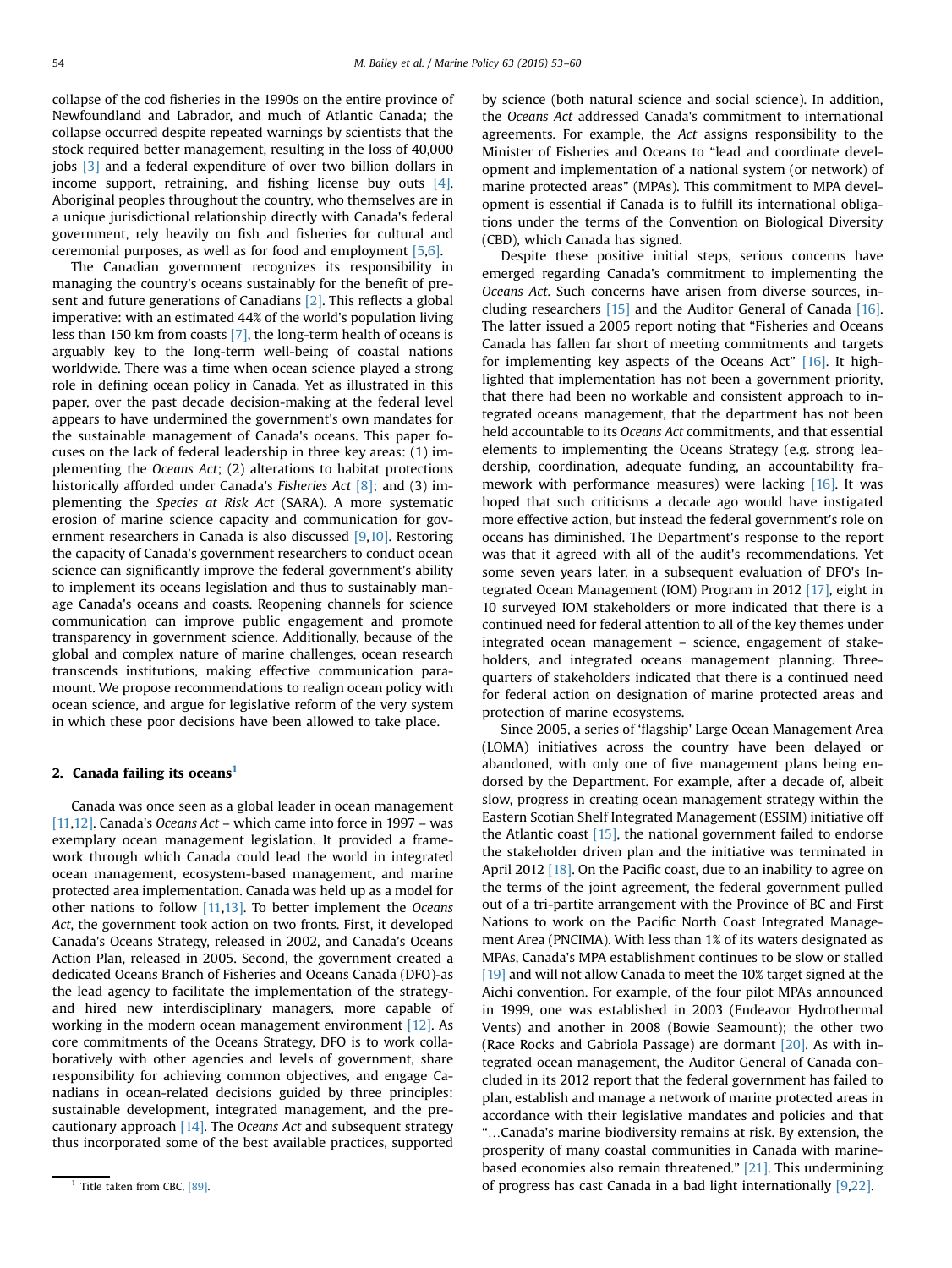#### 3. Fish habitat: why rock the boat?

The Federal<sup>2</sup>Fisheries Act is the principal piece of federal legislation through which the government executes its constitutionally mandated authority to manage and regulate fisheries within Canadian waters. In addition, the Fisheries Act operationalizes many management objectives required under international agreements that Canada has committed to (e.g., the United Nations Fish Stocks Agreement and 2 resolutions of the UN General Assembly on Sustainable Fisheries and on Oceans and Law of the Sea), the Convention on Biological Diversity via, e.g., the Aichi Targets [\[23\],](#page-6-0) and the Reykjavik Declaration on Responsible Fisheries in Marine Ecosystems). Originally established in 1868, this Act is a living document that has undergone 17 amendments, and is Canada's oldest conservation law [\[24\]](#page-6-0). Historically, key components of the Act have included protections of fish habitat under Section 35 prior to 2012, while pollution that could adversely affect fish was covered under Sections 34 and 36 [\[25\]](#page-6-0).

On November 25, 2013, the federal government dramatically revised Section 35 (1) of the Fisheries Act from "No person shall carry on any work or undertaking that results in the harmful alteration, disruption, or of destruction of fish habitat" to "No person shall carry on any work, undertaking or activity that results in serious harm to fish that are part of a commercial, recreational or Aboriginal fishery, or to fish that support such a fishery" [\[25](#page-6-0)]. Ahead of this change, a retired DFO scientist went public with leaked documents commenting that the proposed change "is a travesty for our fishery resources and the health of the entire ecosystem and it ignores the needs of our future generations" [\[26\].](#page-6-0) This was not the only scientist speaking out about the changes, or questioning the rationale [\[27\]](#page-6-0). In a letter to the federal government, 625 Canadian scientists requested that the planned changes be abandoned [\[28\].](#page-6-0) In addition, at least four former federal Fisheries Ministers representing different political parties also objected to the dramatic reductions in Fisheries Act protections being implemented [\[29\]](#page-6-0).

There are several reasons why this change to the Act is problematic. First, the change requires the splitting of fish into valued (fishery-related) and non-valued categories. This can be detrimental because considering only the current fishery value fails to protect the option value, future potential value, or non-use value of marine ecosystems and the life they support. The revision also means that there is no longer protection for fish in remote locations where there are no humans and for fish that are not directly used by humans: no human use, no fishery, no habitat protection [\[30\].](#page-6-0) This change coincides with an overwhelming government research focus on a handful of fished species in the Atlantic and Pacific regions, and a lack of focus on Arctic ecosystems [31]. ecosystems that are currently undergoing dramatic change [\[32,33\]](#page-6-0). Additionally, other amendments require those challenging an activity under the Fisheries Act to be responsible for providing proof of deleterious harm or adverse effect. In other words, the burden of proof is now reversed from what a precautionary approach would support. Species must now be judged to be of value – with values being particularly burdensome to define and measure – and harm must be proven, two extremely difficult measures to meet in many instances [\[34\]](#page-6-0).

## 4. Saving species at risk starts at the top

With accelerating human impacts on the planet  $[35]$ <sup>3</sup> over one in five species of vertebrates [\[36\]](#page-6-0), invertebrates [\[37\]](#page-6-0), and plants [\[38\]](#page-6-0) are at risk of extinction, with current rates of extinction es-timated to be 1000 times higher than background levels [\[39\].](#page-6-0) Marine populations, specifically, have declined by nearly 50% since the 1970s [\[40\]](#page-6-0). Globally, efforts are growing to prevent or slow down this trend, such as the CBD's Aichi targets [\[41\]](#page-6-0) which Canada has formally committed to. In 2002 the Government of Canada established the Species At Risk Act (SARA), Canada's primary legislative tool for protecting species at risk both on land and in the ocean [\[42\]](#page-6-0). When species are listed as threatened or endangered under SARA, they enter a planning process for recovery. Additionally, they receive two immediate protections: individuals of listed species cannot be killed or collected, and the "residence" of the species cannot be damaged or destroyed  $[43]$ . Importantly, while SARA provisions only apply to areas under direct federal government ownership or jurisdiction, virtually all marine species fall under the exclusive legislative authority of the federal government while in Canadian waters, so SARA protections should extend across their entire range.

Species become listed through a two-step process (see Ref. [\[44\]](#page-6-0) for a process and timeline flowchart). First, scientific evidence on a species' population status and recovery potential is considered by a body of scientists acting at arms-length from government – the Committee on the Status of Endangered Wildlife in Canada (COSEWIC). COSEWIC assesses the at-risk status of species; it does not consider cost of recovery efforts in assessments. Once an assessment has been received, the federal Minister of the Environment is meant to send the file to the appropriate ministry for a decision to be made about listing, indicating one of three options: (1) the species will be listed as the status recommended in the COSEWIC assessment, (2) the species will not be listed, documenting the reasons for doing so, or (3) more information is required in order to make a decision. This process is intended to prevent species at risk assessments and recommendations from stalling due to government inaction [\[45\].](#page-6-0) If a species is listed under SARA as threatened or endangered, the relevant department (DFO for marine species) is then asked to develop legally binding measures to protect the species, including a Recovery Strategy and subsequently an Action Plan [\[46\]](#page-6-0).

Since SARA was enacted, concerns have been raised regarding its application to marine species  $[44]$ . Mooers and colleagues  $[4]$ demonstrated that marine fish are rarely listed regardless of their initial COSEWIC assessment status, a trend that continues today [\[44\]](#page-6-0). Of 39 marine fish species identified by COSEWIC as threatened or endangered, only five have been accepted for listing [\[47\],](#page-6-0) with listings for freshwater fish less often rejected [\[48\]](#page-6-0). Schultz and colleagues [\[48\]](#page-6-0) also identified that marine fish would not be listed for formal federal protection if the cost of listing the species was estimated to be greater than zero. This has resulted in listing decisions for marine fish that diverge widely from COSEWIC's advice.

A major rationale provided by DFO for not listing marine fish has been that protections under the Fisheries Act were sufficient to promote species recovery [\[44,48\]](#page-6-0). The Fisheries Act has been in place in some form since 1868, and amended repeatedly. If the Fisheries Act provisions alone were sufficient to promote species recovery, and if population decline was fishery-induced, then these declines should not have happened in the first place. In addition, since the modern Fisheries Act was enacted in 1985, 18 atrisk marine fish species have been assessed more than once by COSEWIC. $4$  As shown in [Table 1](#page-3-0), however, the status of most species at risk has not improved, and the threats facing many of these species remain.

<sup>2</sup> Title taken from the Globe and Mail, [\[34\].](#page-6-0)

<sup>&</sup>lt;sup>3</sup> Title taken from the Globe and Mail, [\[90\].](#page-7-0)  $\frac{4}{4}$  ([http://www.cosewic.gc.ca\)](http://www.cosewic.gc.ca).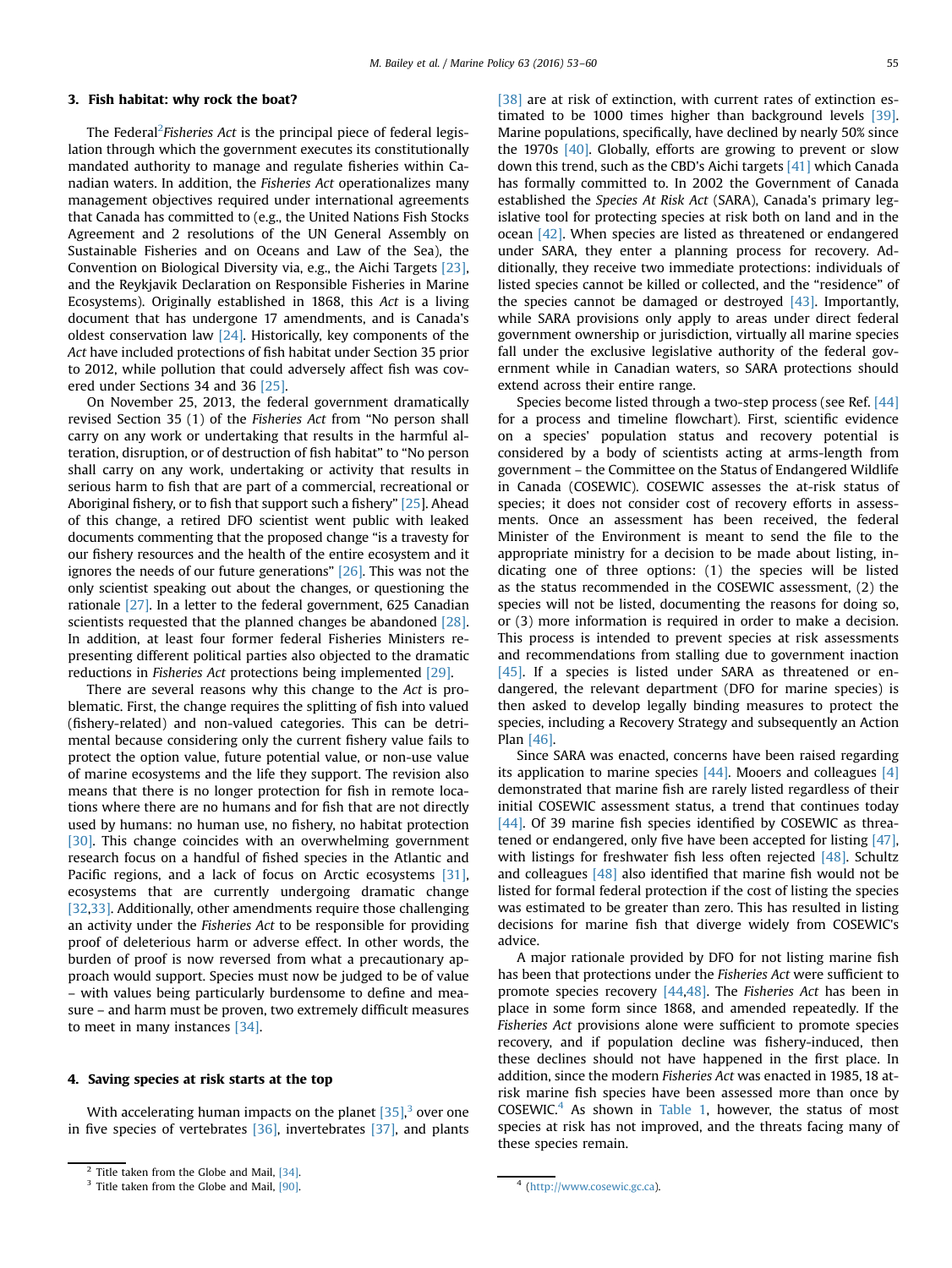#### <span id="page-3-0"></span>Table 1

The status of marine species reassessed by COSEWIC. Changes to status are given in the second column, trends in population sizes in the third column, and changes to the threats in the final column. Colour-coding indicates improvements (green), stasis (yellow), and declines (red). The status of marine species reassessed by COSEWIC. Changes to status are given in the second column, trends in population sizes in the third column, and changes to the threats in the final column. Colour-coding indicates improvements (light grey), stasis (grey), and declines (dark grey).

| Species <sup>a</sup>                                       | <b>COSEWIC Assessment</b>                        | Trend noted by COSEWIC <sup>b</sup>                                               | Have causes of decline ceased? <sup>c</sup>                 |
|------------------------------------------------------------|--------------------------------------------------|-----------------------------------------------------------------------------------|-------------------------------------------------------------|
| Atlantic Cod (Gadus morhua)<br>[Newfoundland and Labrador] | <b>Endangered (No change)</b>                    | 97-99% decline in 3 generations                                                   | N <sub>0</sub>                                              |
| Atlantic Cod (Gadus morhua)<br>[Laurentian North]          | Threatened $\rightarrow$ Endangered (2013)       | 76-89% decline in 3 generations                                                   | N <sub>0</sub>                                              |
| Atlantic Salmon (Salmo salar)<br>[Inner Bay of Fundy]      | Endangered (No change)                           | $>94\%$ decline in 3 generations                                                  | N <sub>o</sub>                                              |
| Atlantic Wolffish (Anarhichas lupus)                       | Special concern (No change)                      | Variable, overall declines                                                        | Yes [reduced commercial fisheries<br>causing less by-catch] |
| Bocaccio (Sebastes paucispinis)                            | Threatened $\rightarrow$ Endangered (2013)       | 92% decline in 3 generations                                                      | N <sub>o</sub>                                              |
| Chinook Salmon (Oncorhynchus<br>tshawytscha) [Okanagan]    | Endangered $\rightarrow$ Threatened (2006)       | <50 individuals; improved status due to<br>migration from distinct US populations | No <sup>d</sup>                                             |
| Cusk (Brosme brosme)                                       | Threatened $\rightarrow$ Endangered (2012)       | 85% decline in 3 generations                                                      | N <sub>0</sub>                                              |
| Northern Wolffish (Anarhichas<br>denticulatus)             | Threatened (No change)                           | $\sim$ 90% in 3 generations, small increases over<br>the past decade              | "Reduced but probably not ceased"                           |
| Pacific Sardine (Sardinops sagax)                          | Special Concern $\rightarrow$ Not at Risk (2002) | Pacific sardines reappeared in Canada in 1992<br>[breed in US]                    | Yes [reduced fishing and warming]<br>waters                 |
| Porbeagle (Lamna nasus)                                    | <b>Endangered (No change)</b>                    | 74-77% decline in $\sim$ 2.6 generations                                          | No.                                                         |
| Sockeye Salmon (Oncorhynchus nerka)<br>[Cultus]            | <b>Endangered (No change)</b>                    | 92% decline in 3 generations                                                      | No <sup>c</sup>                                             |
| Sockeye Salmon (Oncorhynchus nerka)<br>[Sakinaw]           | Endangered (No change)                           | 87-99% in 3 generations                                                           | No <sup>c</sup>                                             |
| Spotted Wolffish (Anarhichas minor)                        | Threatened (No change)                           | 75-80% decline in $\sim$ 2-3 generations, small<br>increases since the 1990s      | Yes                                                         |

<sup>a</sup>Ignores species that went extinct historically (Atlantic Salmon, Salmo salar, Lake Ontario population, last recorded in 1898), species reassessed as data deficient (Blackline Prickleback, Acantholumpenus mackayi and Bering Wolffish, Anarhichas orientalis), species whose status changed due to previous data having been deemed "not appropriate for this purpose" (Eulachon, Thaleichthys pacificus, Nass/Skeena River populations), species where data reanalysis indicated that there were no trends given historic variability (Winter Skate, *Leucoraja ocellata*), and population designations that were reassigned.

<sup>b</sup> Obtained from technical summaries (e.g., "Estimated changes in the total number of mature individuals over the last 3 generations") in COSEWIC reassessment reports (http://www.sararegistry.gc.ca).

Cobtained from technical summaries (e.g., "Have the causes of the decline ceased?") in COSEWIC reassessment reports (http://www.sararegistry.gc.ca). <sup>d</sup> Inferred from COSEWIC reassessment reports (http://w

Another reason mentioned to reject COSEWIC's recommendation for listing is the socio-economic impact that protection measures could have on current commercial fisheries through limits on where or how fisheries can operate or what they catch or impact through their operations. However, such objections should not be a barrier to listing, as unintentional harm to listed species, through fishing, is routinely allowed through fishing permits in specific areas. For example, two SARA listed fish species present in Atlantic Canadian waters, Spotted Wolffish (Anarhichas minor) and Northern Wolffish (Anarhichas denticulatus), occur in many areas open to commercial fishing for other species. In these cases, the Minister of the Environment has issued specific permits to allow commercial fishing to take place where Wolffish may be caught as bycatch [\[49\].](#page-6-0) Doing so allowed for SARA's protections to enhance recovery of the stock, while avoiding complete fisheries closures in the region.

Beyond the bias against listing marine species, the implementation of SARA has fallen short at several steps, hampering recovery of species at risk in Canada. First, the listing of any species, not just marine, has completely stalled. Since 2011, none of the new recommendations for listing received by the Minister of the Environment from COSEWIC have been accepted by the gov-ernment [\[50\]](#page-6-0) (with the exception of three bat species that were listed following a request by the Nova Scotia government for emergency assessment [\[51\]\)](#page-6-0). The 67 newly evaluated species from COSEWIC join a total of 154 species waiting for listing or relisting, some of them waiting since 2005 (the average waiting time now stretches over 1500 days) [\[32,35\].](#page-6-0) Second, even after species listing, recovery strategies are often not completed within the time frame required by law  $[52]$ . Third, a full identification of critical habitat is often not provided for listed species [\[53\]](#page-6-0). Finally, in the thirteen years since SARA was passed, Canada has only released 13 of the required action plans, none of them being for a marine fish or marine mammal species.

These shortfalls are unlawful. As found in a report from Canada's Office of the Auditor General, "Environment Canada, Fisheries and Oceans Canada, and Parks Canada have not met their legal requirements for establishing recovery strategies, action plans, and management plans under the Species at Risk Act" [\[54\].](#page-6-0) Several court decisions agree. For example, in a 2014 Federal Court case involving four species (two of which were marine: Nechako white sturgeon and the North Pacific humpback whale), Justice Mactavish found "the Ministers' failure to include proposed recovery strategies for the four species in the public registry within the statutory time periods…to be unlawful" [\[55\].](#page-6-0)

Notably, the lack of political will to meet the legal requirements under SARA does not reflect a lack of public will. Polling clearly indicates that Canadians support improved protection for species at risk, with 85% saying that federal laws protecting species at risk are "crucial to the diversity and abundance of wildlife, the Canadian economy, and Canadians' health" and 62% saying that the Federal Government is doing too little" [\[56\]](#page-6-0). The recognition by Canadians of the links between biodiversity conservation and sustainable ocean economies is in keeping with expanding international efforts to connect the governance of ocean uses, notably the fishing sector, with biodiversity concerns [\[57,58\]](#page-6-0).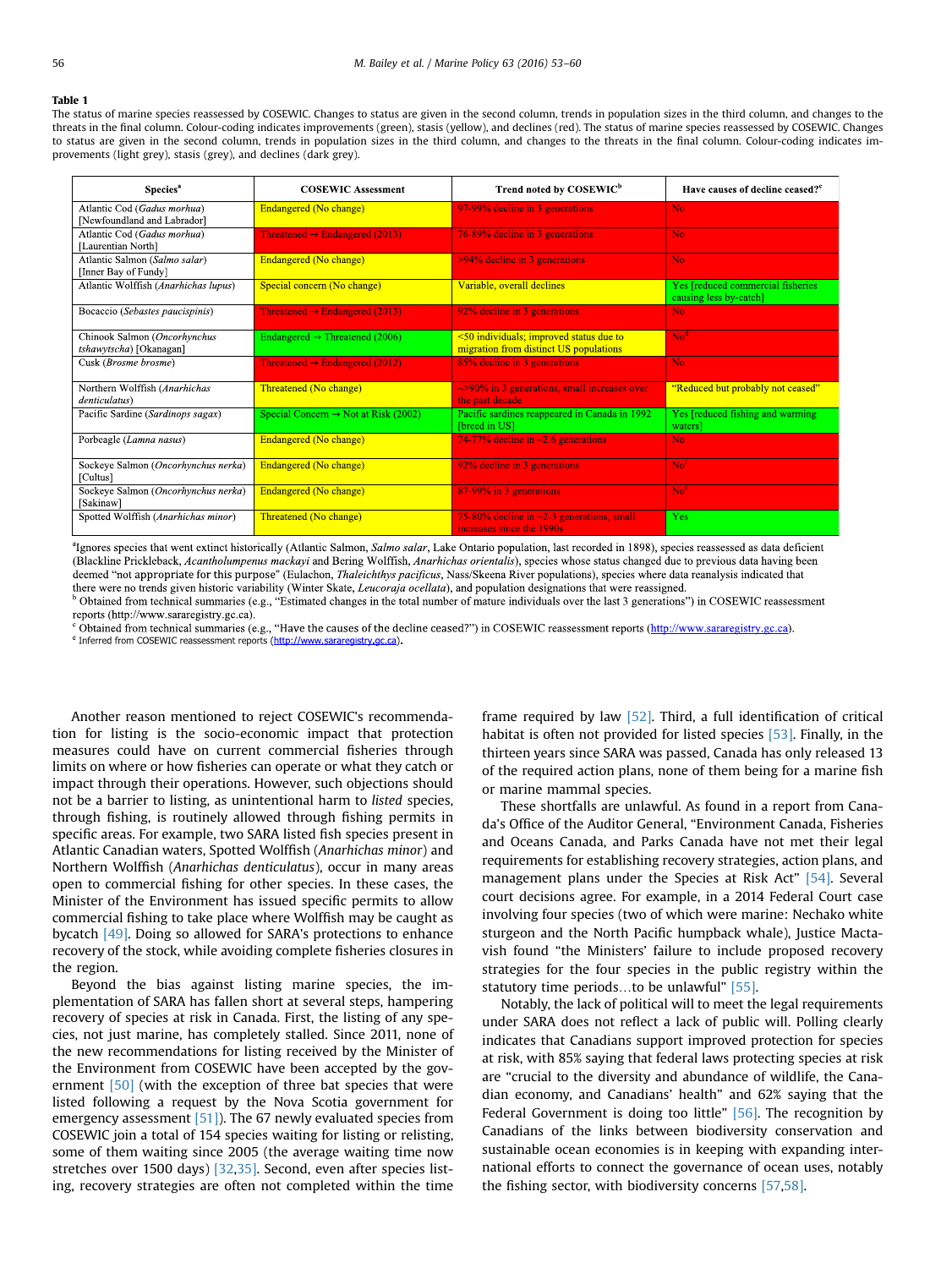#### 5. When science goes silent

Marine science should contribute to knowledge and provide evidence to decision makers to inform good public policy.<sup>5</sup> Unfortunately, two very real threats to these functions have materialized in Canada in the past decade. Government scientists have been limited in their capacity to do science due to funding cuts, closing of libraries, and the destruction of archived materials [\[10\].](#page-6-0) Government scientists have also been limited in their abilities to communicate their science to the public, what has been termed 'muzzling' of scientists [\[59,60\].](#page-6-0) We review these developments below.

In the past 10 years, Fisheries and Oceans Canada has closed seven of its eleven libraries, culled one third of its largely unique collections within these libraries (some 200,000 items), and restricted digitization of historic materials to only federally-owned documentation and not grey literature [\[10\]](#page-6-0). The loss of library collections is removing sources of information that should be shaping our public policy debates. The capacity for government scientists to do their work, which directly requires access to information, has been jeopardized. Major funding cuts to government spending on environmental programs have also occurred, including \$160 million in cuts packaged together under Omnibus Bill C-38 [\[61\]](#page-6-0), that received assent in June of 2012. Additional reductions of 35% and 42% to funding for biodiversity and pollution management and mitigation (marine and otherwise), respectively, have also been indicated [\[62\]](#page-6-0). The government's tendency to devolve research authority to universities and private organizations further hampers DFO's ability to manage Canada's oceans by distancing DFO from decision-making about research priorities and preventing DFO from being able to act on early (prior to publication) research results [\[61,63\].](#page-6-0)

The cutbacks have impacted high-profile research programs, like DFO's Marine Contaminants Program that monitored pollution in Canada's three oceans [\[64\].](#page-6-0) The federal government announced further plans to cut \$100 million from DFO over three years beginning in 2015 [\[65\].](#page-6-0) In light of the ongoing changes, DFO's 2012– 2013 Departmental Performance Report noted "there is a risk that the Department's workforce may not have the capacity to successfully absorb and implement transformational changes" and that DFO "may not be able to adequately maintain public trust and confidence, and subsequently its reputation"  $[66]$ . The planned response to these risks centered almost exclusively around the implementation of internal and external "communications strategies" [\[66\]](#page-6-0).

New policies for federal communications require that "All media inquiries must be referred to the Communications Branch or Regional Communications", and that all public communications by staff be "authorized" [\[67\].](#page-6-0) Ultimately, DFO scientists no longer have the right to speak freely with the public through the media, with the number of press releases issued by federal science departments declining by 58% since the current government came into power  $[68]$ . One of the most high profile examples of this new policy was the case of geneticist Kristina Miller from DFO's Salmon and Freshwater Ecosystems Division. Dr. Miller was prevented from discussing a viral infection implicated in the death of sockeye salmon in British Columbia. The study was already published in the peer-reviewed literature  $[69]$  and was the subject of substantial media interest [\[70\].](#page-7-0) Approvals for communication were sought from DFO's deputy minister, the minister's office, and the Privy Council Office (PCO, the secretariat of the federal cabinet). PCO ultimately denied Dr. Miller the opportunity to give interviews on the basis that, by the time this long process had run its course, she was scheduled to appear before an official investigation (the Cohen Commission) into the 2009 sockeye salmon collapse [\[71\].](#page-7-0) Similar processes have been reported for Environment Canada [\[72,73\]](#page-7-0) and the National Research Council [\[74\]](#page-7-0).

The control over government communications has also been extended to publishing. Leaked procedures from DFO's Publication Review Committee reveal a requirement that all journal articles and reports authored, and now including coauthored works, by DFO scientists be approved by the responsible Division Manager (or designated subject expert) before they can be submitted for publication [\[75\].](#page-7-0) The policy was confirmed by Kevin Stringer, an Assistant Deputy Minister in DFO, who argued that the changes were necessary to streamline the review process and protect DFO's intellectual property [\[76\].](#page-7-0) The process requires that draft manuscripts be reviewed for "concerns/impacts to DFO policy" and for "relevance to DFO outcomes" [\[77\]](#page-7-0), making it possible to prevent publication for reasons other than scientific. While it is legitimate for governments to expect a certain amount of restraint from civil servants, these developments severely limit the ability of Canada's federal scientists to play their key role as the only scientists paid specifically to protect the public interest, and to inform government on scientific matters [\[60](#page-6-0)[,78\].](#page-7-0)

It is notable that the new procedures apply to collaborations involving DFO personnel, and have already begun to affect the development of agreements with national and international partners. A proposed renewal of an agreement between DFO and University of Delaware, one that had been in place since 2003, included a new appendix on "Intellectual Property, Confidentiality and Publication" [\[79\].](#page-7-0) The provisions stated that information arising from the project be "deemed to be confidential" and indicated "neither Party may release any such Information to others in any way whatsoever without the prior written authorization of the other Party". The University of Delaware researchers declared the new provisions to be a "potential muzzle" and refused to sign the agreement as proposed [\[76\].](#page-7-0)

## 6. Discussion

Key areas where Canada's ocean policies have taken a turn away from being evidence-based were reviewed in this paper. In the 1990s, the Oceans Act set Canada as a world leader in ocean research and ocean policy, capable of addressing the range of challenges and opportunities for the country's coasts and oceans [\[11](#page-6-0),[80\]](#page-7-0). Yet instead of reaching that potential, Canada has failed to fully implement the Oceans Act. The same holds for the Species at Risk Act (especially as it relates to marine species), and recent changes to the Fisheries Act, which removed habitat and contaminants provisions, have been deemed unconstitutional and scientifically unfounded [\[27,28,30,](#page-6-0)[81\]](#page-7-0). Canada, like other countries, must base its ocean policy and decision-making process on strong ocean science capability. In particular, government scientists must be supported in their efforts to contribute to our understanding of marine social-ecological systems and their sustainability. Furthermore, while the focus in this article has largely been on declines in the governmental capacity for natural sciences, the governmental capacity for social science research on the oceans is almost non-existent. This gap dates back far more than a decade, but must be addressed to generate the information needed to effectively manage our oceans in a knowledge-based economy. The integration of natural and social sciences is especially needed to inform policies for long-term ocean sustainability under uncertain futures of climate and socioeconomic change. It is important to have the capacity for approaches such as scenario modeling, as undertaken by global  $\frac{1}{2}$  Title taken from Macleans, [\[91\]](#page-7-0). The state of the state of the state of the staten from Macleans, [91]. The state of the staten from Macleans, [91].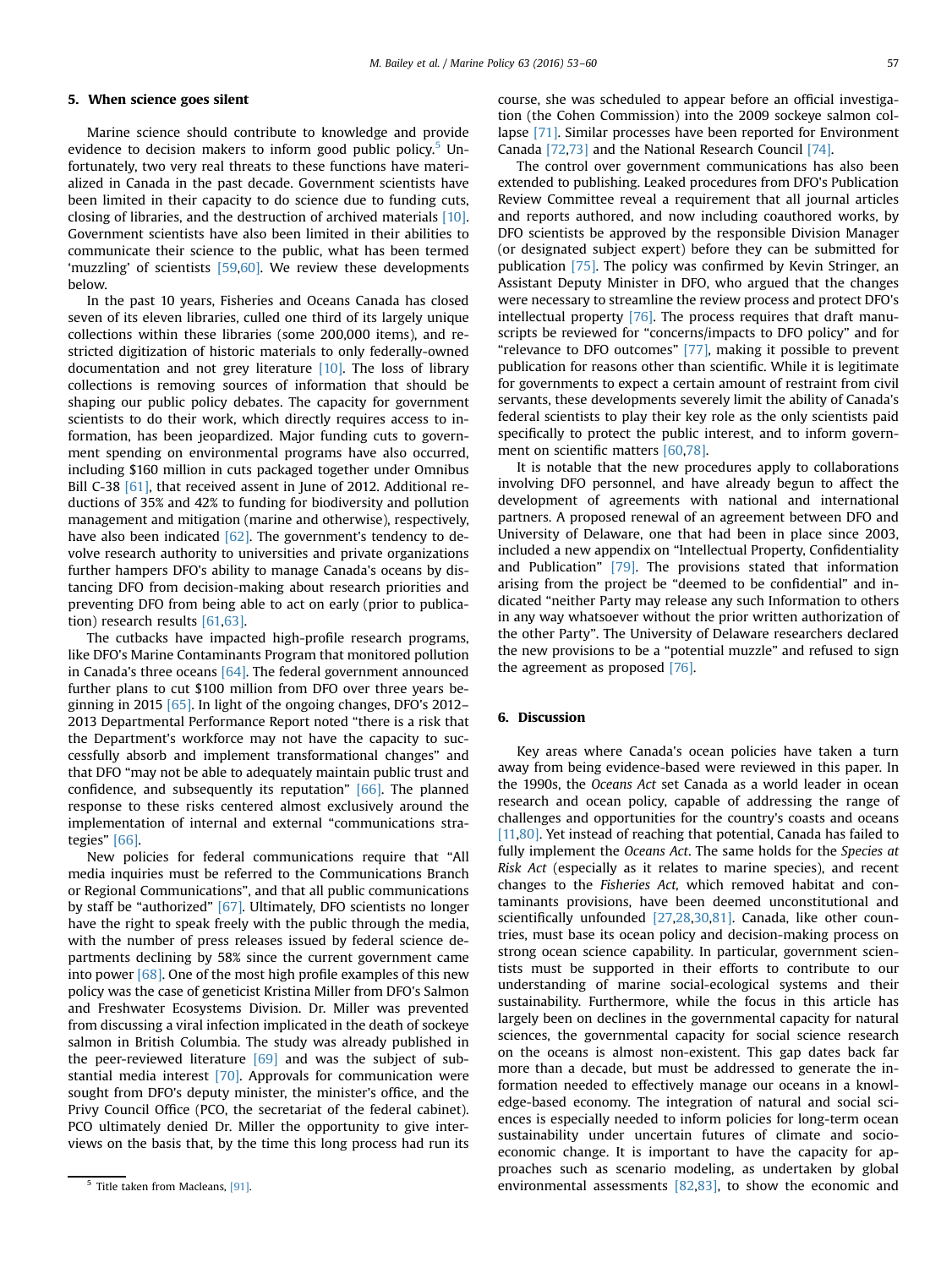ecological trade-offs associated with alternative ocean futures in Canada.

The solutions for effective ocean policy in Canada should be addressed in both the short and long-term. In the short-term, Canada's government needs to commit to fully implementing the intent of the Oceans Act [\[11,12,15,16](#page-6-0)[,84\].](#page-7-0) For example, a network of MPAs should become fully and rapidly developed, and monitoring programs that evaluate their effectiveness in meeting their conservation goals should be established. To allow Canada to better protect species at risk, obligations under SARA should be met by the federal government, including the completion of recovery strategies with fully identified critical habitat, as well as action plans, in the timeline specified by law. Problems with the existing SARA process must be addressed – notably in terms of biases, delays, and an excessive rate of rejections of scientific recommendations to list species. In relation to the Fisheries Act, while fisheries legislation is regularly revised, the lack of scientific consultation and advice in making broad, large-scale changes to fundamental environmental legislation is inconsistent with Canada's previously established ecosystem-based approach to management [\[30\].](#page-6-0) Protecting the habitat of all fish needs to be re-inserted into the Fisheries Act, both to protect marine biodiversity and to safeguard the future health and economic value of our oceans.

All these short-term changes require adequate financial and intellectual capacity. It will remain increasingly difficult for DFO to support its mandates for healthy oceans and coasts if financial support for scientific programs and research facilities available to government scientists is not forthcoming. While there is a growing trend towards governmental funding of more partnership research that includes government, industry and academia, the nature of these networked research programs is such that they do not serve as a substitute for the publicly mandated science needed to support policy that is the responsibility of government. The federal government needs to maintain oversight of historically federal programs, such as ocean habitat and contaminants, and funding for federal scientific programs that directly support implementation of the Oceans Act, SARA, and the Fisheries Act should be prioritized. This includes natural science, social science and humanities research programs, as well as ecosystem studies that take a comprehensive approach rather than restricting to only fisheries of important commercial value [\[31\].](#page-6-0)

Scientific evidence creates an essential means for the public to hold policy makers to account, and should not be restricted in a free and open society. Specifically, silencing government scientists ultimately damages the common good [\[78\]](#page-7-0). A new approach for informing the public in a timely manner of the results of federal research should be adopted. It is also important that DFO administrators view the termination of programs important for the health and safety of Canadians as something more than a communications problem.

A Scientific Integrity policy should be developed for the federal public service that would allow government scientists to freely communicate their research in any forum, including traditional and social media. Developing this policy need not be onerous: an excellent model is offered by the United States' National Oceanic and Atmospheric Administration (NOAA), the federal agency responsible for overseeing and managing US oceans and fisheries [\[85\]](#page-7-0). Their policy states that "NOAA scientists may freely speak to the media and the public about scientific and technical matters based on their official work, including scientific and technical ideas, approaches, findings, and conclusions based on their official work." In addition, the policy states that "NOAA scientists are free to present viewpoints, for example about policy or management matters, that extend beyond their scientific findings to incorporate their expert or personal opinions, but in doing so they must make clear that they are presenting their individual opinions-not the views of the Department of Commerce or NOAA." Requiring this disclosure empowers scientists to communicate their findings without limiting the authority of government to adopt policies. This increased transparency would in turn empower Canadians to understand more clearly when the government is making a decision that differs from scientific advice, a policy that is in the public interest. What is of particular interest here is that this policy was a transformative choice for the US government to move away from the sidelining of scientists to a position of scientific integrity where the public can "trust the science and scientific process informing public policy decisions" [\[86\].](#page-7-0) The next Canadian government can, and should, make the same choice.

The above-mentioned solutions are short-term in their implementation scope, but a more systematic transformation in the legislative process for ocean policy in Canada is also needed. Specifically, it is crucial to move to a higher degree of clear and measurable accountability, through legislation that establishes sets of rules that government is mandated to enforce. For example, in the United States, various laws, including the Magnuson–Stevens Fishery Conservation and Management Act, have clearly defined goals, by which government performance can be evaluated. Government is held accountable, because of the possibility of lawsuits brought forward by civil society organizations [\[87,88\].](#page-7-0) Additionally, Ministerial accountability needs to be encoded into law to prevent repeats of what Canada has witnessed lately regarding SARA [\[55\].](#page-6-0) More broadly speaking, an informed public can also hold government accountable, hence reinforcing the need for open and transparent science communication in Canada.

## 7. Conclusion

Canada has in the last decades developed legislation and policies over the years to effectively protect its oceans and the life they support. These policies have, however, been recently weakened by Federal government action or inaction, something done both by directly undermining of these policies, and indirectly by cutting resources to government ocean science and muzzling scientists. This article has outlined urgent and immediate priorities for ocean policy and ocean science in Canada, and it is our hope that Canada's government, regardless of political persuasion, quickly and effectively addresses these issues. Our core recommendations are to: (1) fully implement the Oceans Act, including establishing Marine Protected Areas in accordance with Canada's international commitments, (2) fully implement SARA, and prioritize recovery of at-risk marine species, (3) restore the pre-2012 version of Section 35 of the Fisheries Act, mandating protection for fish habitat in all cases, (4) adopt a Scientific Integrity policy for the public service that permits all federal scientists to communicate their work freely to the public. The costs of undertaking these priorities are likely to be meager relative to the tremendous benefits afforded by sustainable, effective management of our marine environment.

#### Acknowledgment

This is a product of the OceanCanada Partnership funded by the Social Sciences and Humanities Research Council (SSHRC) of Canada (Ban, Bailey, Charles, Cheung, Cisneros-Montemayor, Hoover, Sumaila, Teh). Favaro acknowledges funding from the Liber Ero Fellowship Program. Charles acknowledges funding support from SSHRC through the Community Conservation Research Network. Pauly and Sumaila thank the Sea Around Us. Cheung and Cisneros-Montemayor thank the Nippon Foundation-UBC Nereus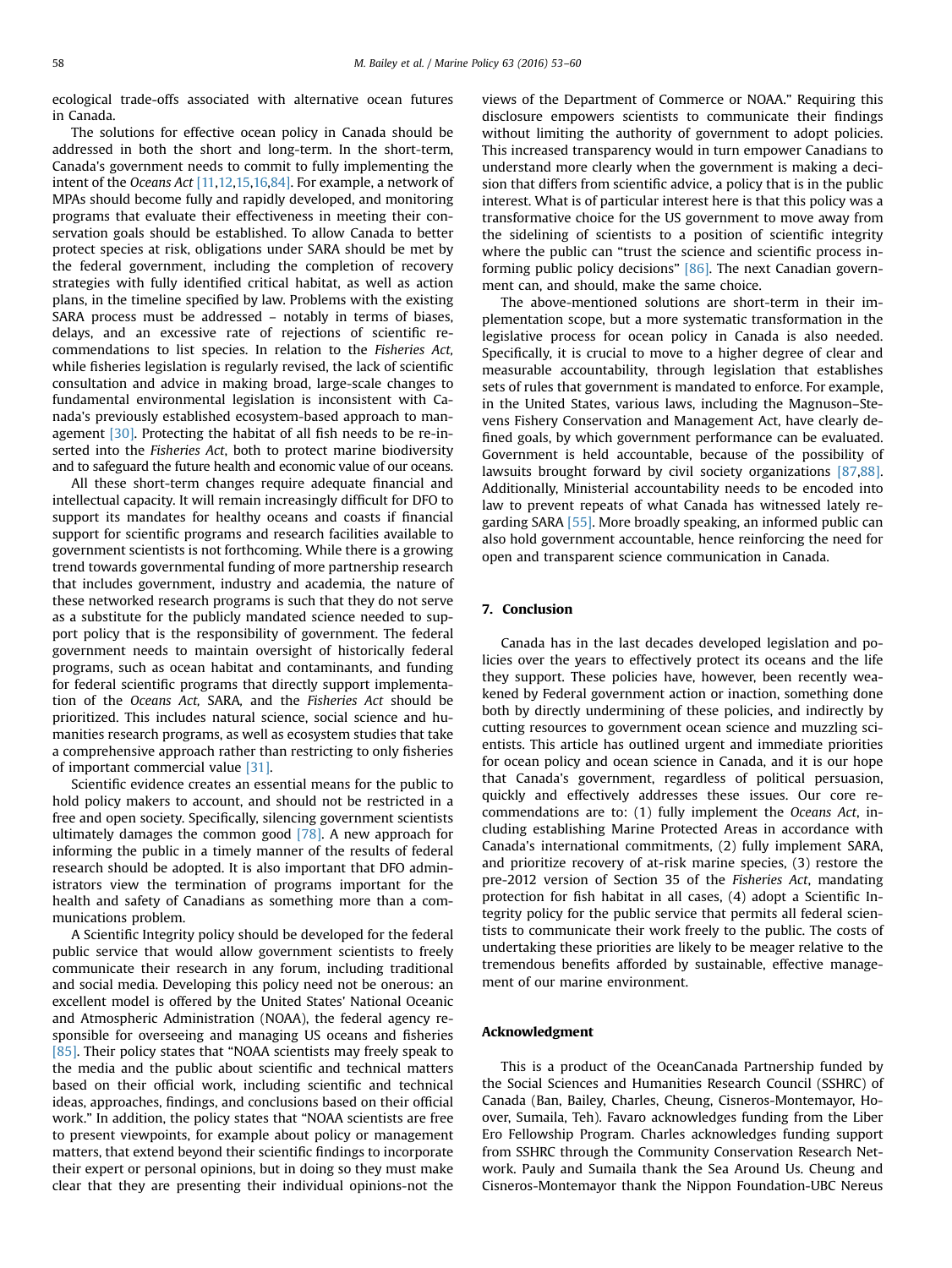<span id="page-6-0"></span>Program. Hoover acknowledges funding from ArcticNet. The authors thank Jeffrey Hutchings and Jennifer Jacquet for helpful comments on an earlier version of the article.

#### References

- [1] Fisheries and Oceans Canada. Our Oceans. 〈[http://www.dfo-mpo.gc.ca/oceans/](http://www.dfo-mpo.gc.ca/oceans/publications/brochures/fpa09-paf09/page01-eng.asp) [publications/brochures/fpa09-paf09/page01-eng.asp](http://www.dfo-mpo.gc.ca/oceans/publications/brochures/fpa09-paf09/page01-eng.asp)〉 (accessed 07.09.15), 2013.
- [2] Government of Canada. Our Oceans, Our Future: Federal Programs and Activites. 2009.
- [3] Office of the Auditor General of Canada. Auditor General's Report. 1997.
- [4] A.Ø. Mooers, L.R. Prugh, M. Festa-Bianchet, J.A. Hutchings, Biases in legal listing under Canadian endangered species legislation, Conserv. Biol. 21 (2007) 572–575, [http://dx.doi.org/10.1111/j.1523-1739.2007.00689.x.](http://dx.doi.org/10.1111/j.1523-1739.2007.00689.x)
- [5] N.J. Turner, F. Berkes, Coming to understanding: developing conservation through incremental learning in the Pacific Northwest, Hum. Ecol. 34 (2006) 495–513, [http://dx.doi.org/10.1007/s10745-006-9042-0.](http://dx.doi.org/10.1007/s10745-006-9042-0)
- [6] [R.E. Ommer, Coasts Under Stress: Restructuring and Social-Ecological Health,](http://refhub.elsevier.com/S0308-597X(15)00286-9/sbref3) [McGill-Queen's Press-MQUP, Montreal, QC, Canada, 2007.](http://refhub.elsevier.com/S0308-597X(15)00286-9/sbref3)
- [7] United Nations, Human Settlements on the Coast, UN Atlas Ocean. ([http://](http://www.oceansatlas.org/servlet/CDSServlet?status=ND0xODc3JjY9ZW4mMzM9KiYzNz1rb3M~) [www.oceansatlas.org/servlet/CDSServlet?](http://www.oceansatlas.org/servlet/CDSServlet?status=ND0xODc3JjY9ZW4mMzM9KiYzNz1rb3M~) [status](http://www.oceansatlas.org/servlet/CDSServlet?status=ND0xODc3JjY9ZW4mMzM9KiYzNz1rb3M~)=[ND0xODc3JjY9ZW4mMzM9KiYzNz1rb3M](http://www.oceansatlas.org/servlet/CDSServlet?status=ND0xODc3JjY9ZW4mMzM9KiYzNz1rb3M~)~> (accessed 07.09.15),<br>----
- 2015. [8] J. Rice, M.J. Bradford, K.D. Clarke, M.A. Koops, R.G. Randall, R. Wysocki, The science framework for implementing the fisheries protection provisions of
- Canada's fisheries Act, Fisheries 40 (2015) 268–275, [http://dx.doi.org/10.1080/](http://dx.doi.org/10.1080/03632415.2015.1038381) [03632415.2015.1038381.](http://dx.doi.org/10.1080/03632415.2015.1038381) [9] Nature, Frozen out, Nature, 2012, vol. 483, p. 6. doi:10.1038/483006a.
- [10] P.G. Wells, Managing ocean information in the digital era-events in Canada open questions about the role of marine science libraries, Mar. Pollut. Bull. 83 (2014) 1–4, <http://dx.doi.org/10.1016/j.marpolbul.2014.04.012>.
- [11] P. Ricketts, P. Harrison, Coastal and ocean management in Canada: moving into the 21st century, Coast. Manag. 35 (2007) 5–22, [http://dx.doi.org/10.1080/](http://dx.doi.org/10.1080/10.1080/08920750600970545) [10.1080/08920750600970545](http://dx.doi.org/10.1080/10.1080/08920750600970545).
- [12] S. Jessen, A review of Canada's implementation of the oceans act since 1997– from leader to follower? Coast. Manag. 39 (2011) 20–56, [http://dx.doi.org/](http://dx.doi.org/10.1080/08920753.2011.544537) [10.1080/08920753.2011.544537.](http://dx.doi.org/10.1080/08920753.2011.544537)
- [13] [M. Haward, R. Dobell, A. Charles, E. Foster, T. Potts, Fisheries and oceans](http://refhub.elsevier.com/S0308-597X(15)00286-9/sbref8) [governance in Australia and Canada: from sectoral management to integra](http://refhub.elsevier.com/S0308-597X(15)00286-9/sbref8)[tion? Dalhous Law J 26 \(2003\) 5](http://refhub.elsevier.com/S0308-597X(15)00286-9/sbref8)–45.
- [14] Government of Canada, Canada's Oceans Strategy: Our Oceans, Our Future, 2002.
- [15] J. Kearney, F. Berkes, A. Charles, E. Pinkerton, M. Wiber, The role of participatory governance and community-based management in integrated coastal and ocean management in Canada, Coast. Manag. 35 (2007) 79–104, [http://dx.](http://dx.doi.org/10.1080/10.1080/08920750600970511) [doi.org/10.1080/10.1080/08920750600970511](http://dx.doi.org/10.1080/10.1080/08920750600970511).
- [16] Office of the Auditor General of Canada, Report to the Commissioner of the Environment and Sustainable Development to the House of Common, 2005.
- [17] Fisheries and Oceans Canada, Evaluation of the Integrated Oceans Management Program, 2012.
- [18] J. McCuaig, G. Herbert, Review and Evaluation of the Eastern Scotian Shelf Integrated Management ESSIM Initiative, 2013.
- [19] C.K. Robb, K.M. Bodtker, K. Wright, Marine protected areas in the Canadian Pacific: do they fulfill network criteria? Coast. Manag. 43 (2015) 253–269, [http://dx.doi.org/10.1080/08920753.2015.1030306.](http://dx.doi.org/10.1080/08920753.2015.1030306)
- [20] Fisheries and Oceans Canada, Marine Protected Areas. 〈[http://www.pac.dfo](http://www.pac.dfo-mpo.gc.ca/oceans/protection/mpa-zpm/index-eng.html)[mpo.gc.ca/oceans/protection/mpa-zpm/index-eng.html](http://www.pac.dfo-mpo.gc.ca/oceans/protection/mpa-zpm/index-eng.html)〉 (accessed 16.09.15), 2014.
- [21] Office of the Auditor General of Canada, Fall Report of the Commissioner of the Environment and Sustainable Development, 2012.
- [22] I. Semeniuk, Foreign scientists Write Letter Criticizing Decline of Canadian Federal Research, Globe Mail, 2014.
- [23] D.P. Tittensor, M. Walpole, S.L.L. Hill, D.G. Boyce, G.L. Britten, N.D. Burgess, et al., A mid-term analysis of progress toward international biodiversity targets, Science 346 (2014) 241–244, <http://dx.doi.org/10.1126/science.1257484> (80-).
- [24] T. Crossman, D. Kiselbach, A. Baron Bill C-38 Amendments To the Fisheries Act : A New Environmental Era in Canada?, 2012.
- [25] [Minister of Justice, Fisheries Act, RSC, Canada, 1985, c F-14.](http://refhub.elsevier.com/S0308-597X(15)00286-9/sbref12)
- [26] O. Langer, Veteran fisheries scientist warns Harper governmnt watering down habitat protections in Omnibus Bill, Commonsense Can. 〈[http://commonsen](http://commonsensecanadian.ca/harper-government-water-down-fisheries-act-omnibus-bill-otto-langer/) [secanadian.ca/harper-government-water-down-](http://commonsensecanadian.ca/harper-government-water-down-fisheries-act-omnibus-bill-otto-langer/)fisheries-act-omnibus-bill[otto-langer/](http://commonsensecanadian.ca/harper-government-water-down-fisheries-act-omnibus-bill-otto-langer/)〉, 2012.
- [27] D.T. De Kerckhove, C.K. Minns, B.J. Shuter, The length of environmental review in Canada under the Fisheries Act, Can. J. Fish. Aquat. Sci. 70 (2013) 517–521, [http://dx.doi.org/10.1139/cjfas-2012-0411.](http://dx.doi.org/10.1139/cjfas-2012-0411)
- [28] A. Nikiforuk, Don't gut the Fisheries Act, plead 625 scientists, Tyee, 2012.
- [29] M. Hume, Four Former Ministers Protest "Taking the Guts Out" of Fisheries Act, Globe Mail, 2012.
- [30] J.A. Hutchings, J.R. Post, Gutting Canada's Fisheries Act: no fishery, no fish habitat protection, Fisheries 38 (2013) 497-501, [http://dx.doi.org/10.1080/](http://dx.doi.org/10.1080/03632415.2013.848345) [03632415.2013.848345](http://dx.doi.org/10.1080/03632415.2013.848345).
- [31] A. Cisneros-Montemayor, W. Cheung, K. Bodtker, L.Teh, N. Steiner, M. Bailey, et al., Towards an integrated database of Canadian ocean resources: benefits, current states, and research gaps, Sci Data n.d.
- [32] V.W.Y. Lam, W.W.L. Cheung, U.R. Sumaila, Marine capture fisheries in the Arctic: winners or losers under climate change and ocean acidification? Fish Fish (2014) 1–23, [http://dx.doi.org/10.1111/faf.12106.](http://dx.doi.org/10.1111/faf.12106)
- [33] [J. Larsen, O. Anisimov, A. Constable, A. Hollowed, N. Maynard, P. Prestrud,](http://refhub.elsevier.com/S0308-597X(15)00286-9/sbref16) [et al., Polar regions, Climate Change 2014: Impacts, Adaptation, and Vulner](http://refhub.elsevier.com/S0308-597X(15)00286-9/sbref16)[ability. Part B: Regional Aspects, New York, 2014.](http://refhub.elsevier.com/S0308-597X(15)00286-9/sbref16)
- [34] N. Hotte, U. Sumaila, Fish habitat: Why rock the boat?, Globe Mail, 2012.
- [35] B.S. Halpern, S. Walbridge, K.A. Selkoe, C.V. Kappel, F. Micheli, C. D'Agrosa, et al., A global map of human impact on marine ecosystems, Science 319 (2008) 948–952, <http://dx.doi.org/10.1126/science.1149345>.
- [36] M. Hoffmann, C. Hilton-Taylor, A. Angulo, M. Bohm, T.M. Brooks, S.H. M. Butchart, et al., The Impact of Conservation on the Status of the World's Vertebrates, Science 330 (2010) 1503–1509, [http://dx.doi.org/10.1126/sci](http://dx.doi.org/10.1126/science.1194442)[ence.1194442](http://dx.doi.org/10.1126/science.1194442) (80- ).
- [37] B. Collen, M. Bohm, R. Kemp, J. Baillie, Spineless: Status and trends of the world's invertebrates, London, 2012.
- [38] Kew, Plants Under Pressure: A Global Assessment, 2010.
- [39] J.M. De Vos, L.N. Joppa, J.L. Gittleman, P.R. Stephens, S.L. Pimm, Estimating the normal background rate of species extinction, Conserv. Biol. 29 (2015) 452–462, [http://dx.doi.org/10.1111/cobi.12380.](http://dx.doi.org/10.1111/cobi.12380)
- [40] WWF, Living Blue Planet Report, 2015.
- [41] Convention on Biological Diversity, Aichi Biodiversity Targets. 〈[https://www.](https://www.cbd.int/sp/targets/) [cbd.int/sp/targets/](https://www.cbd.int/sp/targets/)〉 (accessed 11.09.15), 2011.
- [42] R.S. Waples, M. Nammack, J.F. Cochrane, J.A. Hutchings, A tale of two acts: endangered species listing practices in Canada and the United States, Bioscience 63 (2013) 723–734, <http://dx.doi.org/10.1093/bioscience/63.9.723>.
- [43] Minister of Justice, Species at Risk Act, 2002.
- [44] J.M. McDevitt-Irwin, S.D. Fuller, C. Grant, J.K. Baum, Missing the safety net: evidence for inconsistent and insufficient management of at-risk marine fishes in Canada, Can. J. Fish. Aquat. Sci. 72 (10) (2015) 1–13, [http://dx.doi.org/](http://dx.doi.org/10.1139/cjfas-2015-0030) [10.1139/cjfas-2015-0030.](http://dx.doi.org/10.1139/cjfas-2015-0030)
- [45] Parliament of Canada, Third Report: Report No. 81-Species at Risk Act, Ottawa, Canada, 2007.
- [46] J. Munson, Species at Risk Face Slow Death by Read Tape, Biologists Warn, iPolitics, 2015.
- [47] Government of Canada, Species at Risk Public Registry. 〈[http://www.sarar](http://www.sararegistry.gc.ca/default.asp?lang=En&n=24F7211B-1) [egistry.gc.ca/default.asp?lang](http://www.sararegistry.gc.ca/default.asp?lang=En&n=24F7211B-1)=[En](http://www.sararegistry.gc.ca/default.asp?lang=En&n=24F7211B-1)&[n](http://www.sararegistry.gc.ca/default.asp?lang=En&n=24F7211B-1)=[24F7211B-1](http://www.sararegistry.gc.ca/default.asp?lang=En&n=24F7211B-1)) (accessed 06.09.15), 2015.
- [48] J.A. Schultz, E.S. Darling, I.M. Côté, What is an endangered species worth? Threshold costs for protecting imperilled fishes in Canada, Mar. Policy 42 (2013) 125–132, [http://dx.doi.org/10.1016/j.marpol.2013.01.021.](http://dx.doi.org/10.1016/j.marpol.2013.01.021)
- [49] Government of Canada, Notice of Permit Species Risk Public Regist, 2007.
- [50] [S. Otto, Biodiversity protects, Altern. J. 41 \(2015\) 20](http://refhub.elsevier.com/S0308-597X(15)00286-9/sbref23)–25.
- [51] COSEWIC, COSEWIC Assessment and Status Report on the Little Brown Myotis, Northern Myotis, and Tri-colored Bat, 2013.
- [52] Office of the Auditor General of Canada, Report of the Commissioner of the Environment and Sustainable Development, 2013.
- [53] B. Favaro, D.C. Claar, C.H. Fox, C. Freshwater, J.J. Holden, A. Roberts, Trends in extinction risk for imperiled species in Canada, PLoS One 9 (2014) e113118, [http://dx.doi.org/10.1371/journal.pone.0113118.](http://dx.doi.org/10.1371/journal.pone.0113118)
- [54] Office of the Auditory General of Canada, Report of the Commissioner of the Environment and Sustainable Development, 2013.
- [55] Western Canada Wilderness Committee, David Suzuki Foundation, Greenpeace Canada, Sierra Club of British Columbia Foundation, and Wildsight v Minister of Fisheries and Oceans and Minister of the Environment, Canada Federal Court, FC 148, T-1777-12, 2014.
- [56] Ipsos, Three in Five (62%) Canadians Say the Federal Government is Doing Too Little to Protect Species at Risk, 2012.
- [57] [S. Garcia, J. Rice, A. Charles, Governance of Marine Fisheries and Biodiversity](http://refhub.elsevier.com/S0308-597X(15)00286-9/sbref25) [Conservation: Interaction and Coevolution, Wiley-Blackwell, Hoboken, NJ,](http://refhub.elsevier.com/S0308-597X(15)00286-9/sbref25) [USA, 2014.](http://refhub.elsevier.com/S0308-597X(15)00286-9/sbref25)
- [58] P. Leadley, V. Proenca, J. Fernandez-Manjarres, H.M. Pereira, R. Alkemade, R. Biggs, et al., Interacting regional-scale regime shifts for biodiversity and ecosystem services, Bioscience 64 (2014) 665–679, [http://dx.doi.org/10.1093/](http://dx.doi.org/10.1093/biosci/biu093) [biosci/biu093.](http://dx.doi.org/10.1093/biosci/biu093)
- [59] [C. Turner, The War on Science, Greystone Books Ltd., Vancouver, Canada, 2014.](http://refhub.elsevier.com/S0308-597X(15)00286-9/sbref27)
- [60] [D. Pauly, Tenure, the Canadian tar sands and](http://refhub.elsevier.com/S0308-597X(15)00286-9/sbref28) "Ethical Oil", Ethics Sci. Environ. [Policy 15 \(2015\) 1](http://refhub.elsevier.com/S0308-597X(15)00286-9/sbref28)–3.
- [61] P.G. Wells, Canadian aquatic science and environmental legislation under threat, Mar. Pollut. Bull. 69 (2013) 1–2, [http://dx.doi.org/10.1016/j.](http://dx.doi.org/10.1016/j.marpolbul.2013.01.035) [marpolbul.2013.01.035.](http://dx.doi.org/10.1016/j.marpolbul.2013.01.035)
- [62] A. Nikiforuk, Facing Millions in Cuts, Environment Canada Prepares to get Lean, Tyee, 2014.
- [63] [M. Belanger, Government apathy- a new threat to Canada's marine animals](http://refhub.elsevier.com/S0308-597X(15)00286-9/sbref30) [and their environment, J. Mar. Anim. Ecol. 5 \(2012\) 1](http://refhub.elsevier.com/S0308-597X(15)00286-9/sbref30)–2.
- [64] [C. Harnett, Killer whale expert out of work as Ottawa cuts ocean-pollution](http://refhub.elsevier.com/S0308-597X(15)00286-9/sbref31) [monitoring positions, Natl. Post \(2012\).](http://refhub.elsevier.com/S0308-597X(15)00286-9/sbref31)
- [65] [P. O'Neil, G. Hoekstra, Federal budget cuts \\$100 million from](http://refhub.elsevier.com/S0308-597X(15)00286-9/sbref32) fisheries and [oceans over three years, Vanc. Sun \(2013\).](http://refhub.elsevier.com/S0308-597X(15)00286-9/sbref32)
- [66] Fisheries and Oceans Canada, 2012–2013 Departmental Performance Report, 2012.
- [67] Fisheries and Oceans Canada, Fisheries and Oceans Canada Value and Ethics Code, 2012.